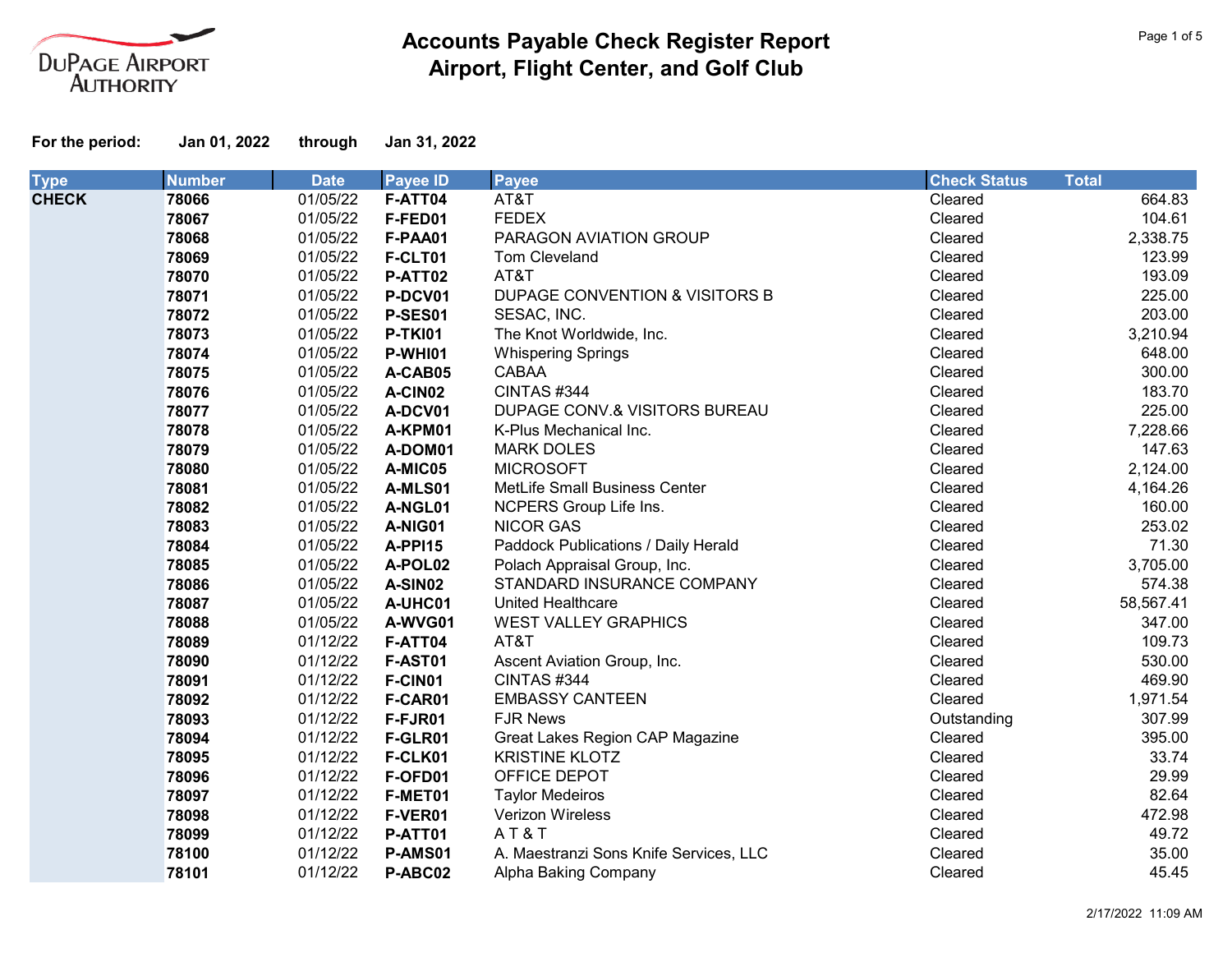

| <b>Type</b>  | <b>Number</b> | <b>Date</b> | <b>Payee ID</b> | <b>Payee</b>                               | <b>Check Status</b> | <b>Total</b> |
|--------------|---------------|-------------|-----------------|--------------------------------------------|---------------------|--------------|
| <b>CHECK</b> | 78102         | 01/12/22    | P-CSA01         | Canon Solutions America, Inc.              | Cleared             | 40.14        |
|              | 78103         | 01/12/22    | <b>P-SYS01</b>  | Sysco Foodservice                          | Cleared             | 1,109.80     |
|              | 78104         | 01/12/22    | A-ABP02         | AB Petroleum Services, Inc.                | Cleared             | 10,139.97    |
|              | 78105         | 01/12/22    | A-ATT14         | AT&T                                       | Cleared             | 942.57       |
|              | 78106         | 01/12/22    | A-ANA02         | <b>AmTrust North America</b>               | Cleared             | 92,511.00    |
|              | 78107         | 01/12/22    | A-CIN02         | CINTAS#344                                 | Cleared             | 144.89       |
|              | 78108         | 01/12/22    | A-COW01         | City Of West Chicago                       | Blank/Void          | 0.00         |
|              | 78109         | 01/12/22    | A-COW01         | City Of West Chicago                       | Cleared             | 3,491.66     |
|              | 78110         | 01/12/22    | A-FVF01         | Fox Valley Fire and Safety                 | Cleared             | 1,418.94     |
|              | 78111         | 01/12/22    | A-GEC04         | <b>GENEVA CHAMBER OF COMMERCE</b>          | Cleared             | 420.00       |
|              | 78112         | 01/12/22    | A-SFM01         | ILLINOIS OFFICE OF THE STATE FIRE MARSHAL  | Cleared             | 280.00       |
|              | 78113         | 01/12/22    | A-SCL01         | Luetkehans, Brady, Garner & Armstrong, LLC | Cleared             | 53,549.04    |
|              | 78114         | 01/12/22    | A-MEN02         | MENARDS, INC.                              | Cleared             | 690.47       |
|              | 78115         | 01/12/22    | A-NIG01         | <b>NICOR GAS</b>                           | Cleared             | 20,278.60    |
|              | 78116         | 01/12/22    | A-ILB01         | NORTHERN ILLINOIS BACKFLOW                 | Cleared             | 3,300.42     |
|              | 78117         | 01/12/22    | A-PPI15         | Paddock Publications / Daily Herald        | Cleared             | 48.30        |
|              | 78118         | 01/12/22    | A-RBA02         | RIGGS BROS. AUTO INTERIORS                 | Cleared             | 300.00       |
|              | 78119         | 01/12/22    | A-SEA01         | <b>SERAFIN &amp; ASSOC</b>                 | Cleared             | 3,541.67     |
|              | 78120         | 01/12/22    | A-SAR01         | Sign A Rama                                | Cleared             | 266.91       |
|              | 78121         | 01/12/22    | A-SIK02         | <b>Sikich LLP</b>                          | Cleared             | 5,500.00     |
|              | 78122         | 01/12/22    | A-SGP01         | SmithGroup                                 | Cleared             | 1,915.00     |
|              | 78123         | 01/12/22    | A-USC01         | U.S.CUSTOMS & BORDER PROTECTIO             | Cleared             | 1,838.16     |
|              | 78124         | 01/12/22    | <b>A-USI01</b>  | USI Insurance Services, LLC                | Cleared             | 142,133.00   |
|              | 78125         | 01/12/22    | A-WCF01         | WEST CHGO FIRE PROTECTION DIST             | Cleared             | 40,296.98    |
|              | 78126         | 01/19/22    | F-CIN01         | CINTAS#344                                 | Cleared             | 169.51       |
|              | 78127         | 01/19/22    | F-GRW01         | <b>GRAINGER</b>                            | Cleared             | 1,594.53     |
|              | 78128         | 01/19/22    | <b>F-JUS01</b>  | <b>JUST SAFETY, LTD.</b>                   | Outstanding         | 30.10        |
|              | 78129         | 01/19/22    | F-PXD01         | Planet X Delivery Inc.                     | Outstanding         | 199.44       |
|              | 78130         | 01/19/22    | P-AMS01         | A. Maestranzi Sons Knife Services, LLC     | Cleared             | 35.00        |
|              | 78131         | 01/19/22    | <b>P-AG101</b>  | ANTIGUA GROUP, INC.                        | Cleared             | 827.24       |
|              | 78132         | 01/19/22    | P-ATT02         | AT&T                                       | Cleared             | 708.15       |
|              | 78133         | 01/19/22    | P-ATT02         | AT&T                                       | Cleared             | 329.49       |
|              | 78134         | 01/19/22    | <b>P-AUI02</b>  | Automatic Icemakers                        | Cleared             | 106.40       |
|              | 78135         | 01/19/22    | <b>P-BMI01</b>  | <b>BROADCAST MUSIC, INC.</b>               | Cleared             | 636.75       |
|              | 78136         | 01/19/22    | P-CAP01         | <b>Carquest Auto Parts</b>                 | Cleared             | 257.10       |
|              | 78137         | 01/19/22    | P-CWC01         | City Of West Chicago                       | Cleared             | 925.64       |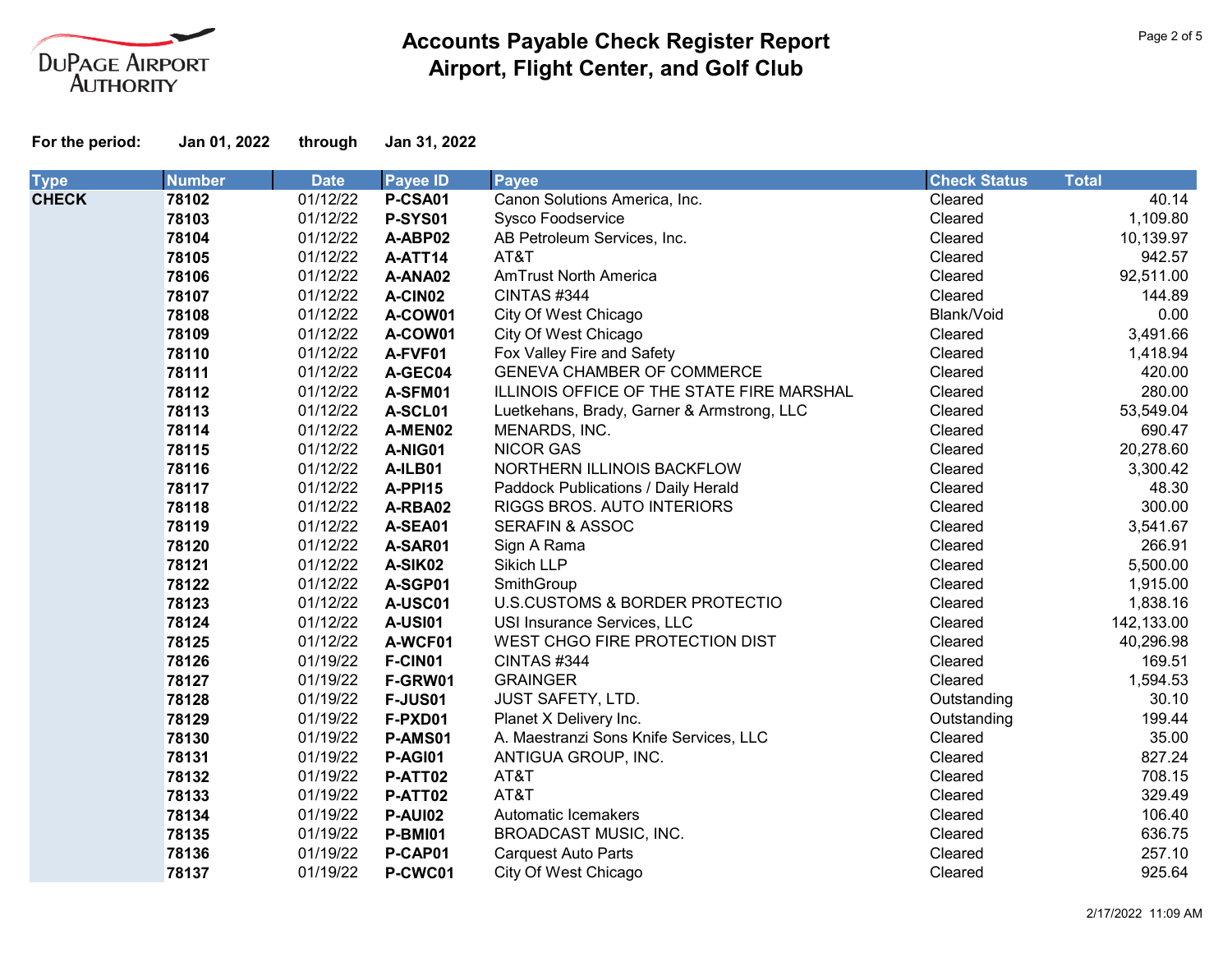

| <b>Type</b>  | <b>Number</b> | <b>Date</b> | <b>Payee ID</b> | <b>Payee</b>                                       | <b>Check Status</b> | <b>Total</b> |
|--------------|---------------|-------------|-----------------|----------------------------------------------------|---------------------|--------------|
| <b>CHECK</b> | 78138         | 01/19/22    | P-FLB01         | <b>Flood Brothers Disposal</b>                     | Cleared             | 323.00       |
|              | 78139         | 01/19/22    | P-IDT01         | Illinois Department of Transportation              | Outstanding         | 280.00       |
|              | 78140         | 01/19/22    | P-NIC01         | <b>NICOR</b>                                       | Cleared             | 2,297.89     |
|              | 78141         | 01/19/22    | <b>P-SKI01</b>  | Sta-Kleen, Inc.                                    | Cleared             | 515.00       |
|              | 78142         | 01/19/22    | P-SAS01         | Stuever And Sons, Inc.                             | Cleared             | 38.00        |
|              | 78143         | 01/19/22    | P-HIS02         | Susan Hillman                                      | Cleared             | 1,500.00     |
|              | 78144         | 01/19/22    | <b>P-TKI01</b>  | The Knot Worldwide, Inc.                           | Cleared             | 1,749.03     |
|              | 78145         | 01/19/22    | P-TON01         | The Toro Company NSN                               | Cleared             | 486.00       |
|              | 78146         | 01/19/22    | P-WAM01         | <b>WASTE MANAGEMENT</b>                            | Cleared             | 104.30       |
|              | 78147         | 01/19/22    | A-ABP02         | AB Petroleum Services, Inc.                        | Cleared             | 9,422.05     |
|              | 78148         | 01/19/22    | A-ALL01         | ALLEN LOCK, INC                                    | Cleared             | 127.50       |
|              | 78149         | 01/19/22    | A-ALP02         | <b>ALTEC PRODUCTS</b>                              | Cleared             | 262.50       |
|              | 78150         | 01/19/22    | A-AWY01         | AWARDING YOU                                       | Cleared             | 167.00       |
|              | 78151         | 01/19/22    | A-CHH01         | CH2M HILL, INC                                     | Cleared             | 76,562.58    |
|              | 78152         | 01/19/22    | A-CIN02         | CINTAS#344                                         | Cleared             | 173.20       |
|              | 78153         | 01/19/22    | A-COE04         | <b>COMMONWEALTH EDISON</b>                         | Cleared             | 18.79        |
|              | 78154         | 01/19/22    | A-CWS01         | CONTINENTAL WEATHER SERVICE                        | Cleared             | 150.00       |
|              | 78155         | 01/19/22    | A-CMT02         | CRAWFORD, MURPHY, TILLY                            | Cleared             | 2,202.50     |
|              | 78156         | 01/19/22    | A-CSA02         | <b>Canon Solutions America</b>                     | Cleared             | 90.02        |
|              | 78157         | 01/19/22    | A-CWB01         | <b>Citywide Building Maintenance</b>               | Cleared             | 10,368.05    |
|              | 78158         | 01/19/22    | A-DBC01         | DuPage Business Center Property Owners Association | Cleared             | 9,260.34     |
|              | 78159         | 01/19/22    | A-CAR05         | <b>EMBASSY CANTEEN</b>                             | Cleared             | 267.84       |
|              | 78160         | 01/19/22    | A-FOC01         | FEECE OIL CO.                                      | Cleared             | 104.75       |
|              | 78161         | 01/19/22    | A-FBD01         | <b>Flood Brothers Disposal</b>                     | Cleared             | 557.00       |
|              | 78162         | 01/19/22    | A-FVF01         | Fox Valley Fire and Safety                         | Cleared             | 11,759.60    |
|              | 78163         | 01/19/22    | A-GWT01         | <b>Global Water Technology</b>                     | Cleared             | 320.70       |
|              | 78164         | 01/19/22    | <b>A-JUS01</b>  | JUST SAFETY, LTD,                                  | Outstanding         | 56.25        |
|              | 78165         | 01/19/22    | A-HOP04         | LAKESHORE RECYCLING SYSTEMS                        | Outstanding         | 348.31       |
|              | 78166         | 01/19/22    | A-NIG01         | <b>NICOR GAS</b>                                   | Blank/Void          | 0.00         |
|              | 78167         | 01/19/22    | A-NIG01         | <b>NICOR GAS</b>                                   | Cleared             | 15,238.55    |
|              | 78168         | 01/19/22    | A-POV01         | POSITIVE VISION                                    | Cleared             | 1,608.75     |
|              | 78169         | 01/19/22    | A-PUP01         | <b>PURCHASE POWER</b>                              | Outstanding         | 500.00       |
|              | 78170         | 01/19/22    | A-NGP02         | Pat Brady/Next Generation Strategies               | Outstanding         | 5,000.00     |
|              | 78171         | 01/19/22    | A-PCI04         | Pelican Chemicals, Inc.                            | Cleared             | 16,627.20    |
|              | 78172         | 01/19/22    | A-RAS02         | RANDALL PRESSURE SYSTEMS INC                       | Outstanding         | 120.00       |
|              | 78173         | 01/19/22    | A-SAS05         | SAGE SOFTWARE, INC.                                | Cleared             | 2,943.00     |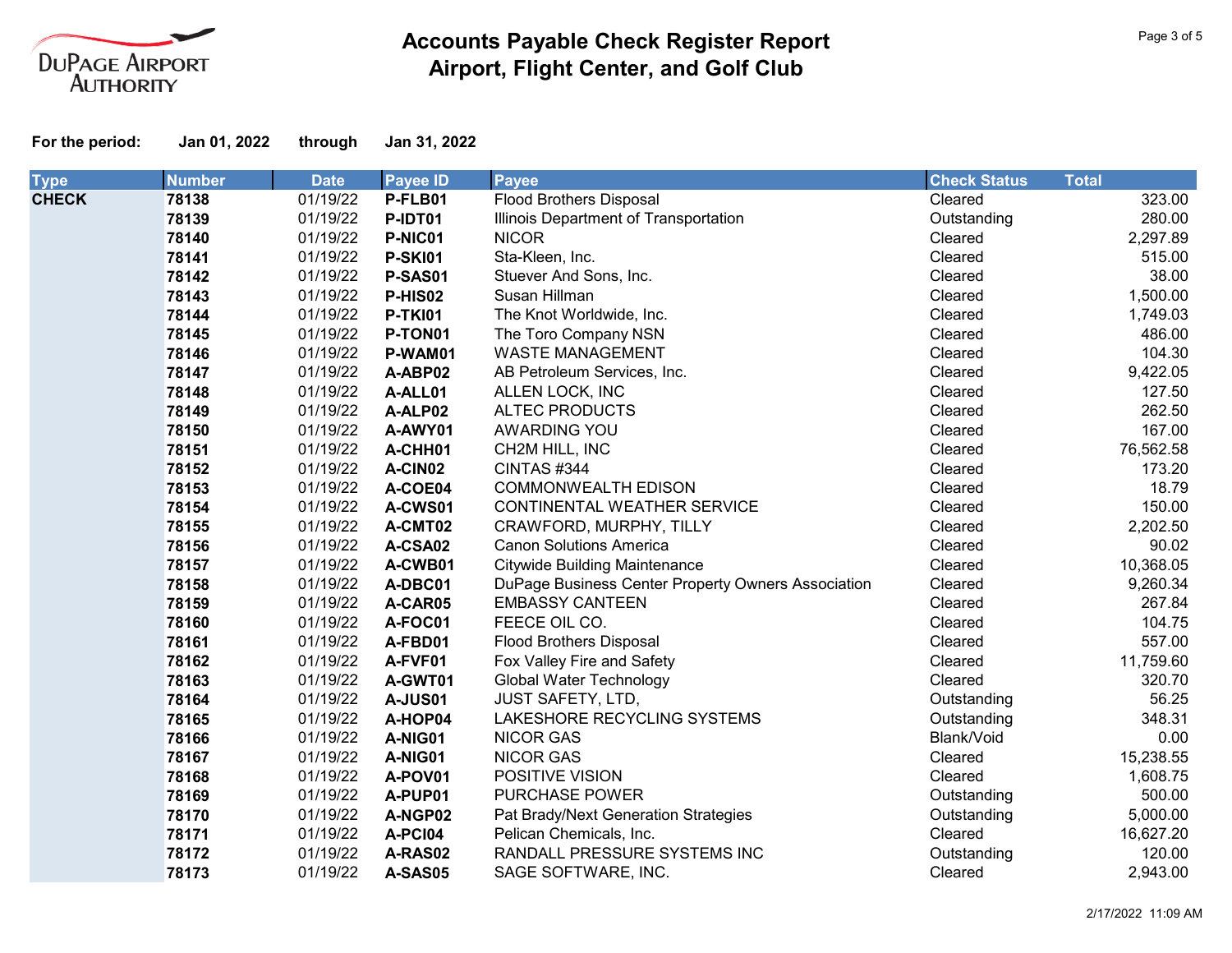

| <b>Type</b>  | <b>Number</b> | <b>Date</b> | <b>Payee ID</b> | <b>Payee</b>                          | <b>Check Status</b> | <b>Total</b> |
|--------------|---------------|-------------|-----------------|---------------------------------------|---------------------|--------------|
| <b>CHECK</b> | 78174         | 01/19/22    | A-TEW02         | <b>TELSPAN</b>                        | Cleared             | 17.35        |
|              | 78175         | 01/19/22    | A-TES01         | TERMINAL SUPPLY CO.                   | Cleared             | 30.18        |
|              | 78176         | 01/19/22    | A-TYM01         | <b>TYLER MEDICAL SERVICES</b>         | Cleared             | 455.00       |
|              | 78177         | 01/19/22    | A-CBT01         | Tredroc Tire Services, LLC            | Cleared             | 620.48       |
|              | 78178         | 01/19/22    | A-USC01         | U.S.CUSTOMS & BORDER PROTECTIO        | Cleared             | 1,333.26     |
|              | 78179         | 01/19/22    | A-UPS02         | UNIQUE PRODUCTS & SERVICE CORP        | Cleared             | 781.98       |
|              | 78180         | 01/19/22    | A-UDD01         | United Door and Dock                  | Outstanding         | 2,996.00     |
|              | 78181         | 01/19/22    | A-GRW01         | W W GRAINGER, INC.                    | Cleared             | 2,975.28     |
|              | 78182         | 01/19/22    | A-HOW01         | WM HORN STRUCTURAL STEEL CO           | Cleared             | 280.00       |
|              | 78183         | 01/27/22    | F-CIN01         | <b>CINTAS #344</b>                    | Outstanding         | 169.51       |
|              | 78184         | 01/27/22    | F-DIR01         | <b>DIRECTV</b>                        | Outstanding         | 254.98       |
|              | 78185         | 01/27/22    | F-CAR01         | <b>EMBASSY CANTEEN</b>                | Cleared             | 2,347.20     |
|              | 78186         | 01/27/22    | F-OFD01         | OFFICE DEPOT                          | Outstanding         | 1,436.40     |
|              | 78187         | 01/27/22    | F-PXD01         | Planet X Delivery Inc.                | Outstanding         | 220.84       |
|              | 78188         | 01/27/22    | <b>F-TSO01</b>  | Tryad Solutions, Inc                  | Outstanding         | 925.00       |
|              | 78189         | 01/27/22    | P-ABC02         | Alpha Baking Company                  | Outstanding         | 17.65        |
|              | 78190         | 01/27/22    | P-GGS01         | Golf Genius Software, LLC             | Outstanding         | 3,100.00     |
|              | 78191         | 01/27/22    | P-IDT01         | Illinois Department of Transportation | Outstanding         | 94.00        |
|              | 78192         | 01/27/22    | P-JWS01         | Johnson Water Softener                | Outstanding         | 150.00       |
|              | 78193         | 01/27/22    | <b>P-SYS01</b>  | <b>Sysco Foodservice</b>              | Cleared             | 1,852.98     |
|              | 78194         | 01/27/22    | A-GLA01         | AIRGAS USA, LLC                       | Cleared             | 85.04        |
|              | 78195         | 01/27/22    | A-ATT14         | AT&T                                  | Outstanding         | 513.05       |
|              | 78196         | 01/27/22    | A-ATT15         | AT&T                                  | Outstanding         | 1,288.47     |
|              | 78197         | 01/27/22    | A-SBL01         | AT&T LONG DISTANCE                    | Outstanding         | 127.23       |
|              | 78198         | 01/27/22    | A-CIN02         | <b>CINTAS #344</b>                    | Outstanding         | 144.89       |
|              | 78199         | 01/27/22    | A-COE04         | <b>COMMONWEALTH EDISON</b>            | Blank/Void          | 0.00         |
|              | 78200         | 01/27/22    | A-COE04         | <b>COMMONWEALTH EDISON</b>            | Outstanding         | 9,306.85     |
|              | 78201         | 01/27/22    | A-CCP02         | <b>Celtic Commercial Painting LLC</b> | Cleared             | 4,925.00     |
|              | 78202         | 01/27/22    | A-COE07         | <b>COMED</b>                          | Outstanding         | 20,764.23    |
|              | 78203         | 01/27/22    | A-EMC02         | <b>EMC Insurance Companies</b>        | Cleared             | 200,314.00   |
|              | 78204         | 01/27/22    | A-FUL01         | <b>FUTURE LINK</b>                    | Outstanding         | 520.00       |
|              | 78205         | 01/27/22    | A-FVF01         | Fox Valley Fire and Safety            | Cleared             | 5,006.92     |
|              | 78206         | 01/27/22    | A-FUT02         | Futurity19, Inc.                      | Outstanding         | 54,400.00    |
|              | 78207         | 01/27/22    | A-IPA07         | ILLINOIS PUBLIC AIRPORTS ASSOC        | Outstanding         | 2,000.00     |
|              | 78208         | 01/27/22    | A-MIC05         | <b>MICROSOFT</b>                      | Outstanding         | 9,120.00     |
|              | 78209         | 01/27/22    | A-NOW01         | <b>NAPA AUTO PARTS</b>                | Cleared             | 789.69       |